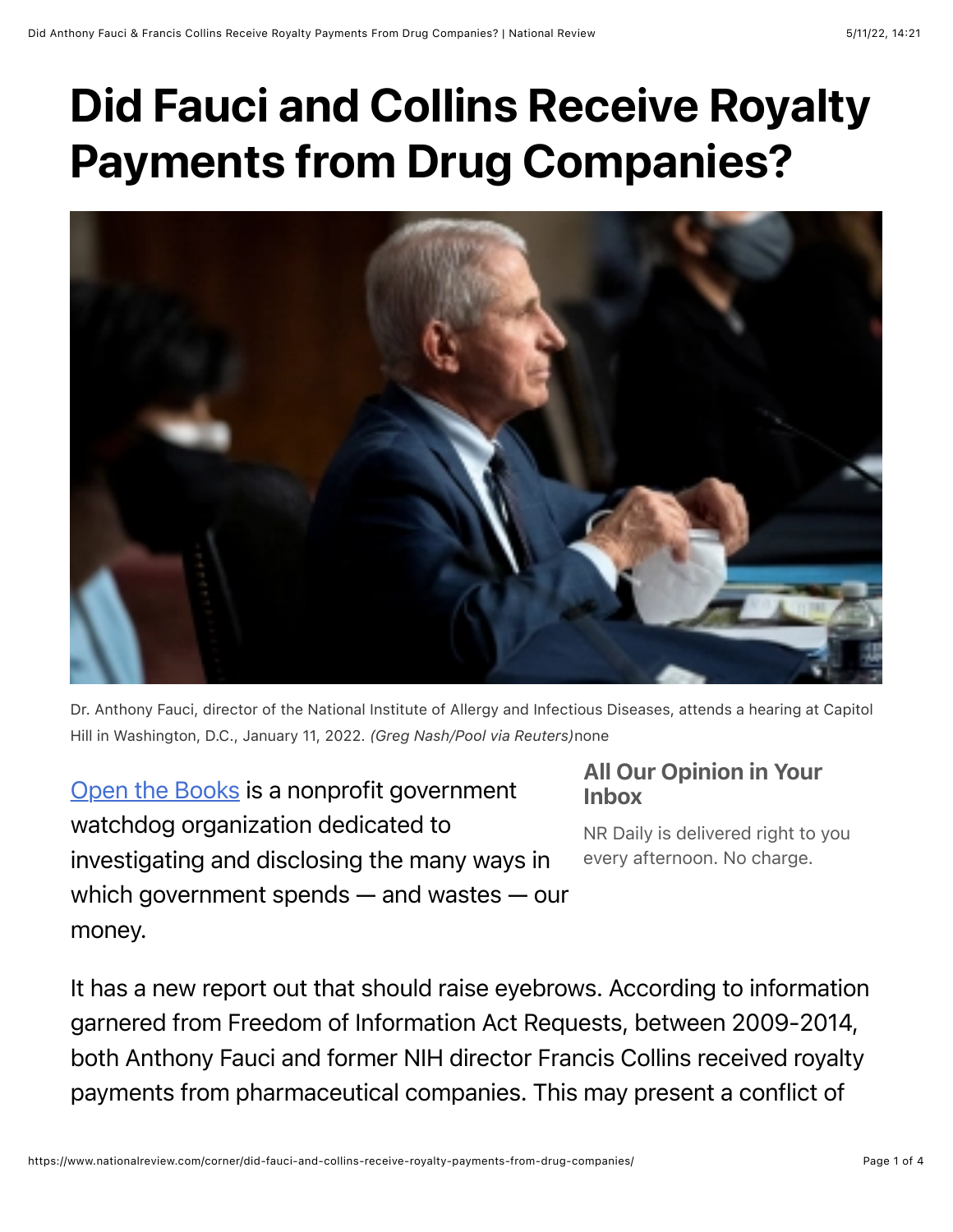interest since they had a great deal of influence in deciding what research the government funds. [From the report](https://www.openthebooks.com/substack-investigation-faucis-royalties-and-the-350-million-royalty-payment-stream-hidden-by-nih/):

Last year, the National Institutes of Health – Anthony Fauci's employer – doled out \$30 billion in government grants to roughly 56,000 recipients. That largess of taxpayer money buys a lot of favor and clout within the scientific, research, and healthcare industries.

However, in our breaking investigation, we found hundreds of millions of dollars in payments also flow the other way. These are royalty payments from third-party payers (think pharmaceutical companies) back to the NIH and individual NIH scientists.

We estimate that between fiscal years 2010 and 2020, more than \$350 million in royalties were paid by third-parties to the agency and NIH scientists – who are credited as co-inventors.

Because those payments enrich the agency and its scientists, each and every royalty payment could be a potential conflict of interest and needs disclosure.

When bench scientists' research leads to monetized benefit in the private sector, I suppose royalties are in order. And certainly, government funding should reap benefits for the government when that investments leads to the development of profitable products.

But Collins and Fauci, as far as I know, were administrators, not researchers. Yet OTB found that they received royalties from drug companies:

Since the NIH documents are heavily redacted, we can only see how many payments each scientist received, and, separately, the aggregate dollars per NIH agency. This is a gatekeeping at odds with the spirit and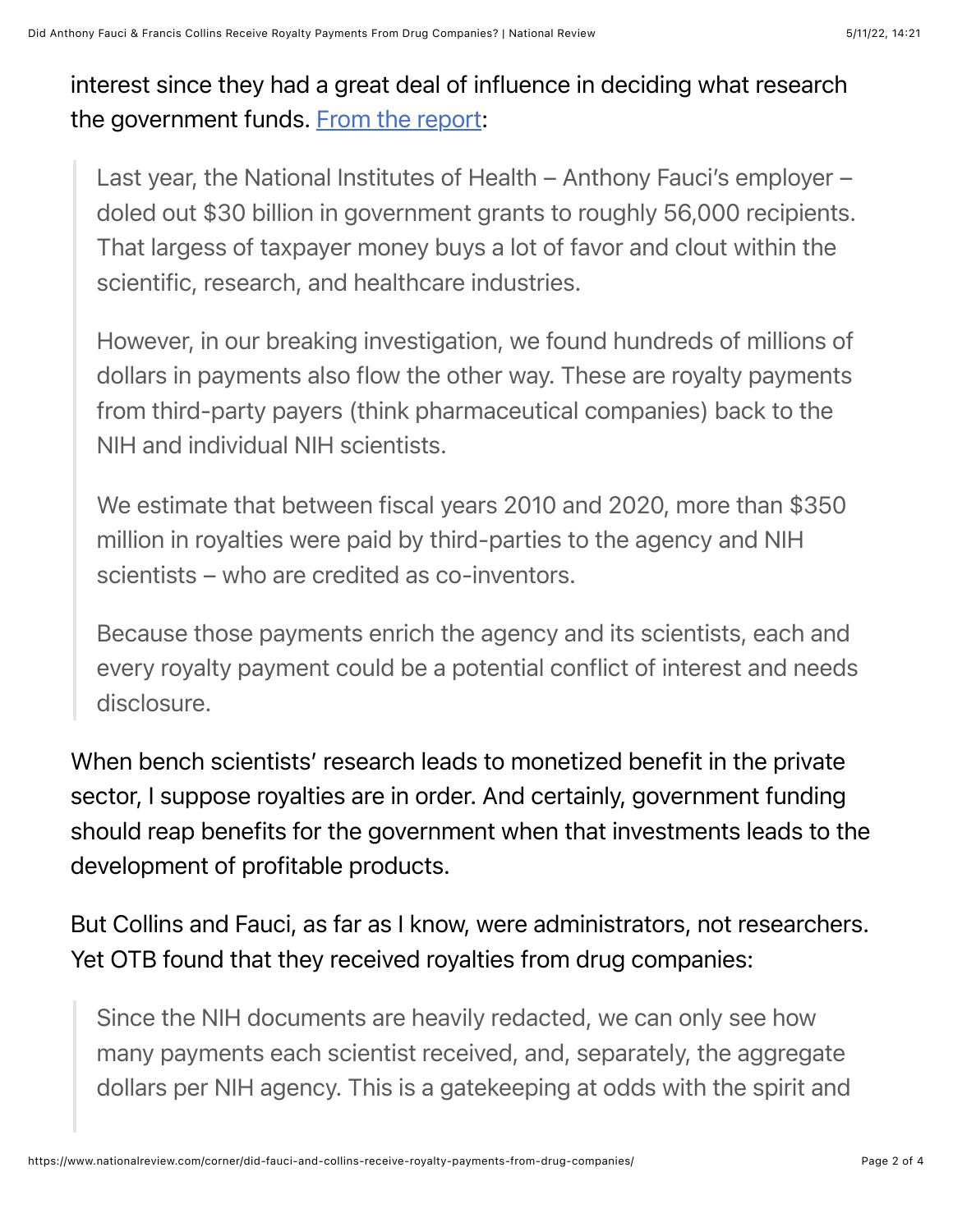perhaps the letter of open-records laws.

We found agency leadership and top scientists at NIH receiving royalty payments. Well-known scientists receiving payments during the period included:

- Anthony Fauci, director of the National Institute of Allergy and Infectious Diseases (NIAID) and the highest-paid federal bureaucrat, received 23 royalty payments. (Fauci's 2021 taxpayer-funded salary: \$456,028).
- Francis Collins, NIH director from 2009-2021, received 14 payments. (Collins' 2021 taxpayer-funded salary: \$203,500)
- Clifford Lane, Fauci's deputy at NIAID, received 8 payments. (Lane's 2021 taxpayer-funded salary: \$325,287)

In the above examples, although we know the number of payments to each scientist, we still don't know how much money was paid – because the dollar figure was deleted (redacted) from the disclosures.

It's been a struggle to get any useful information out of the agency on its royalty payments. NIH is acting like royalty payments are a state secret. (They're not, or shouldn't be!)

Did Collins and Fauci earn these royalties from work performed before their government service or as bench researchers? Are they partial patent owners? If so, what did they contribute to the product's development? If they were rewarded for acting as administrators and not researchers, is it akin to a kickback?

Unfortunately, the NIH is keeping the matter as opaque as they can:

Consider how NIH is using taxpayer money to try and keep taxpayers